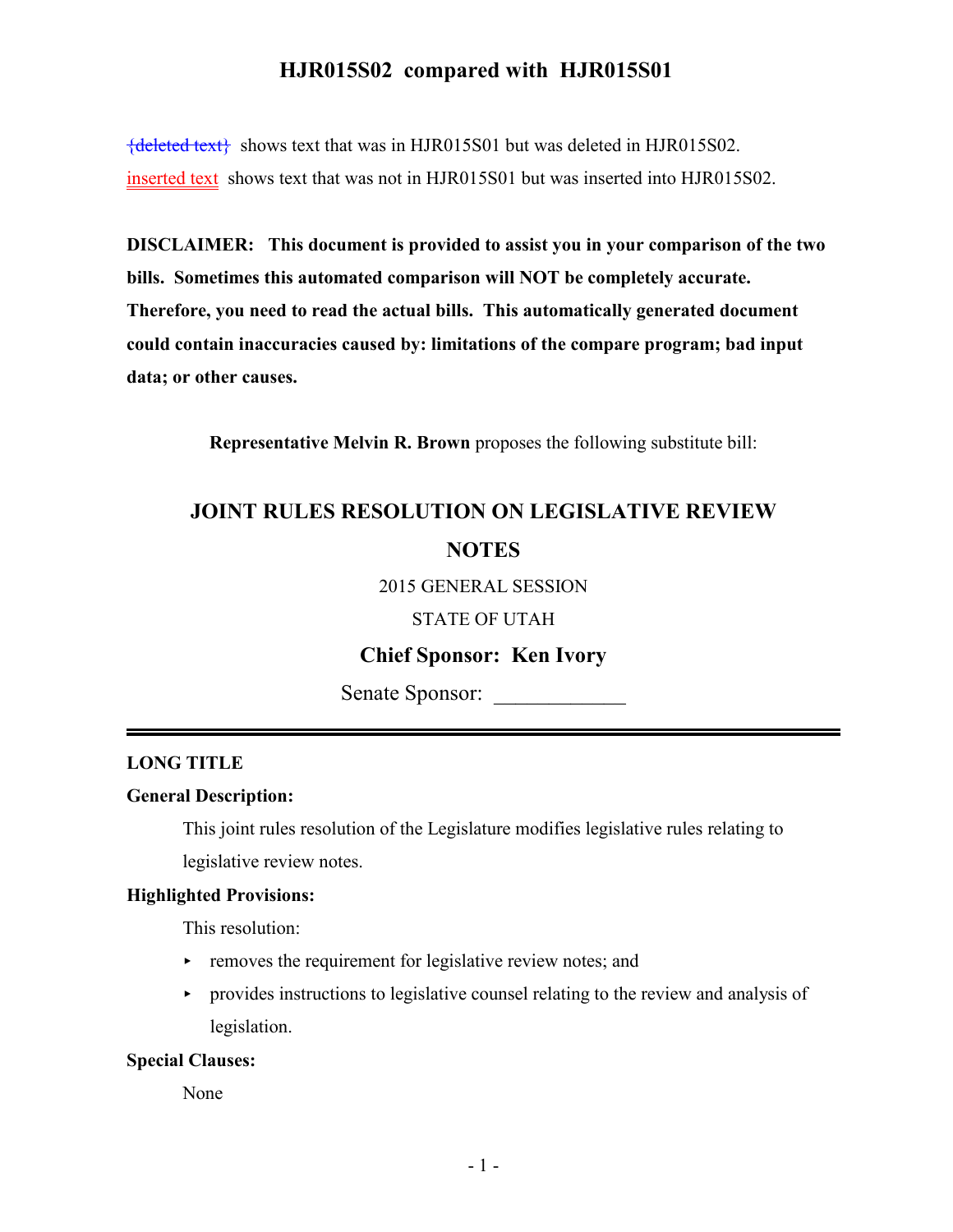## **HJR015S02 compared with HJR015S01**

#### **Legislative Rules Affected:**

AMENDS:

**JR4-2-402 JR4-2-501**

*Be it resolved by the Legislature of the state of Utah:*

Section 1. **JR4-2-402** is amended to read:

**JR4-2-402. Review of legislation by legislative counsel.**

[(1) The legislative general counsel shall place a legislative review note on the legislation.]

 $[(2)$  (a) If an amendment or a substitute to legislation appears to substantively change the legislation's constitutionality, the legislative general counsel shall prepare an amended legislative review note for the legislation.]

[(b) The amended legislative review note shall be made available to legislators in hard copy or electronically.]

[(3) The legislative review note or amended legislative review note is not an official part of the legislation.]

Subject to the requirements of the Rules of Professional Conduct, legislative general counsel, or the drafting attorney<del>{ for a bill}</del>, may provide a written legal analysis of {legislation's constitutionality}legislation only in response to a request from a legislative client described in Utah Code Subsection 36-12-12(2)(e).

Section 2. **JR4-2-501** is amended to read:

### **JR4-2-501. Numbering and distributing bills and resolutions.**

After receiving approval from the sponsor under JR4-2-301, the Office of Legislative Research and General Counsel shall:

(1) proofread the legislation and perform other quality control measures;

(2) indicate on the first page of the legislation that the drafting attorney has approved the legislation for filing;

(3) place a committee or task force note on the legislation if required by JR4-2-401;

[(4) place a legislative review note on the legislation, if one is required by JR4-2-402;]

 $[\frac{1}{5}]$  (4) assign a number to the legislation to appear after the designation required by